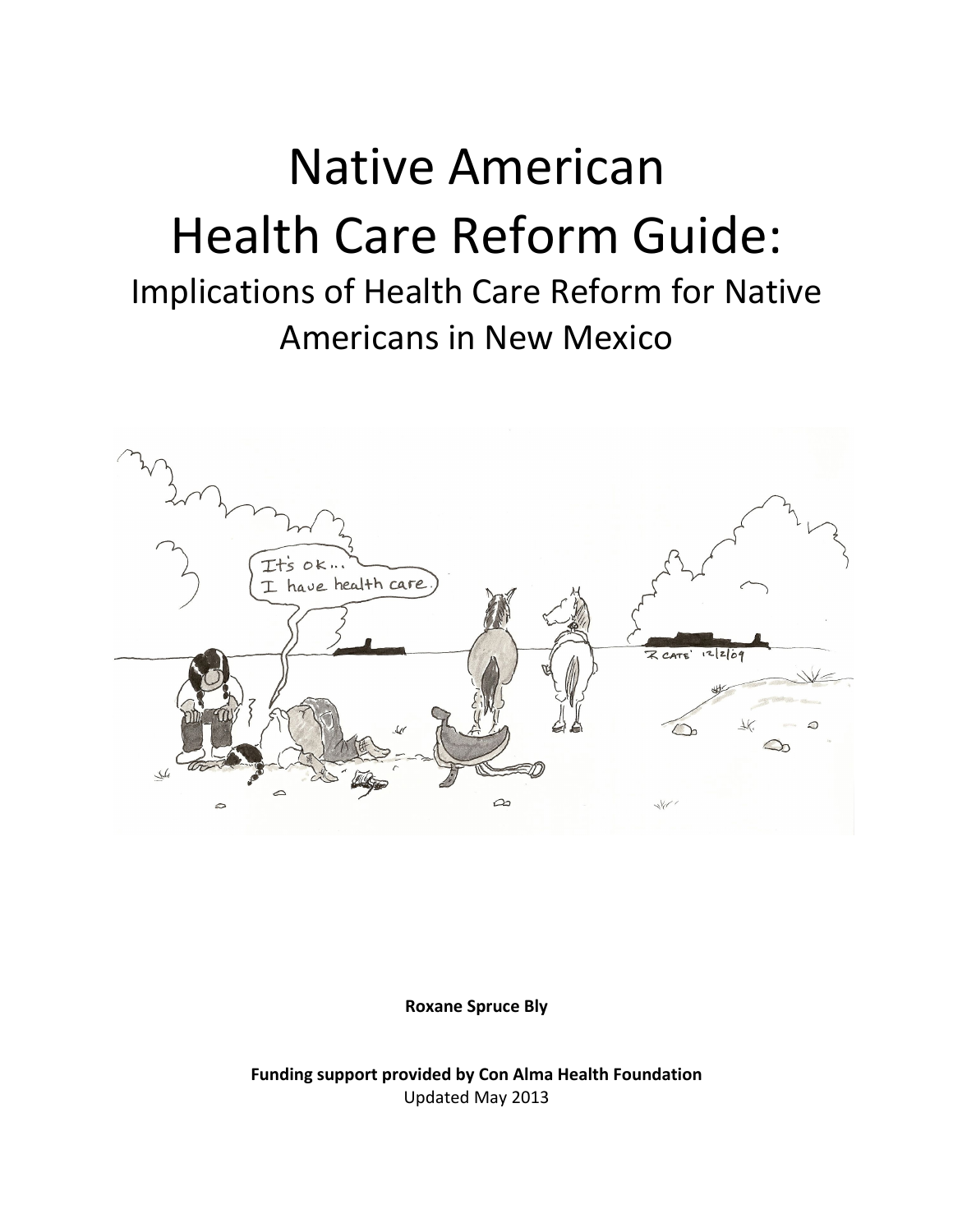# **Table of Contents**

| Introduction                                                        | 3  |
|---------------------------------------------------------------------|----|
| <b>Immediate Changes</b>                                            |    |
| Individuals with Health Insurance                                   | 4  |
| <b>Children and Young Adults</b>                                    | 4  |
| People with Pre-Existing Health Conditions                          | 4  |
| People on Medicare                                                  | 5  |
| <b>Small Employers</b>                                              | 5  |
| <b>Consumer Protections</b>                                         | 5  |
| Changes in 2014                                                     |    |
| <b>Individual Mandate</b>                                           | 6  |
| <b>Employer Responsibility</b>                                      | 6  |
| <b>Medicaid Expansion</b>                                           | 6  |
| Health Insurance Exchanges                                          | 7  |
| Navigatorss                                                         | 8  |
| <b>Financial Assistance for Health Insurance</b>                    | 9  |
| <b>Basic Health Plans</b>                                           | 10 |
| <b>Insurance Reforms</b>                                            | 10 |
| Implications of Reform for People who Use the Indian Health Service | 10 |
| <b>Implications of Reform For Native Communities</b>                | 11 |
| <b>Implications of Reform For Tribal Governments</b>                | 13 |
| Creation of Subsidiary Health Insurance Exchanges                   | 14 |
| Creation of Tribally Operated Managed Care Organizations            | 15 |
| Strengthen and Expand Indian Health Systems                         | 16 |
| Terms                                                               | 18 |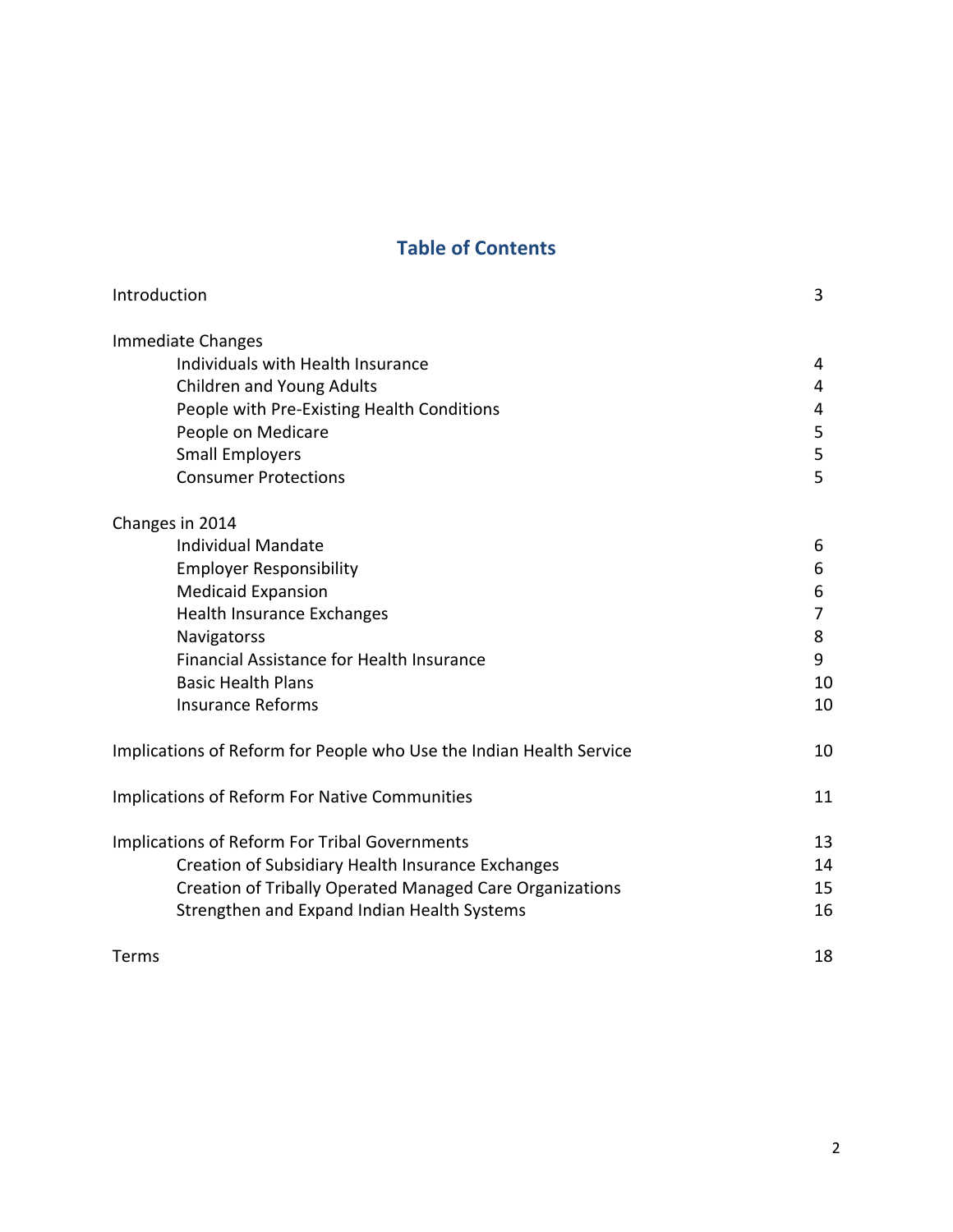# *Introduction*

!!!!!!!!!!!!!!!!!!!!!!!!!!!!!!!!!!!!!!!!!!!!!!!!!!!!!!!!!!!!!!!!!!

On March 23, 2010 President Obama signed the Patient Protection and Affordable Care Act. Upheld by the Supreme Court on June 28, 2012, the new law puts changes in place that will hold insurance companies more accountable, lower health care costs, guarantee more health care choices, and enhance the quality of health care for all Americans. Perhaps the most important benefit for Native people is the immediate, permanent reauthorization of the Indian Health Care Improvement Act. This Act is designed to make it easier for the Indian Health Service (IHS) and Tribes to provide better health care to Native people.

A number of changes took place when the law was enacted in 2010, but the majority will take place in 2014 including the following:

- Nearly all Americans will be required to have health care coverage *Except for* American Indians<sup>1</sup> who will be exempt from this requirement.
- Individuals age 19 and older, but less than 65, whose income is 138% of the federal poverty level (\$15,856 in 2013) will be eligible for Medicaid, but it will be up to individual states whether or not to expand Medicaid coverage to this newly eligible population
- Employers with 50 or more employees must offer health benefits or pay a penalty.
- States or the federal government will create Health Insurance Exchanges or "one stop" shopping" for individuals to access health care coverage.
- Individuals and families whose income is between 138% of the federal poverty level and 400% (between \$32,499 and \$94,200 for a family of four in 2013) will receive financial help to pay insurance premiums and out of pocket insurance expenses

This guide is designed to help you understand the changes that will take place and allow you to:

- Understand the key provisions of the Patient Protection and Affordable Care Act, the Health Care and Education Reconciliation Act, and the Indian Health Care Improvement Act.
- Consider the implications of the new laws for individual American Indians, Native communities, Tribal governments, and the Indian Health Service, Tribal 638 and Urban Indian Health Programs.
- Recognize options for implementing elements of the Affordable Care Act and respective roles in implementation.

 $1$  American Indian is defined as a person who is a member of an Indian tribe. Indian tribe means any Indian tribe, band, nation, or other organized group or community, including any Alaska Native village or regional or village corporation as defined in or established pursuant to the Alaska Native Claims Settlement Act (85 Stat. 688) [43 U.S.C. 1601 et seq.], which is recognized as eligible for the special programs and services provided by the United States to Indians because of their status as Indians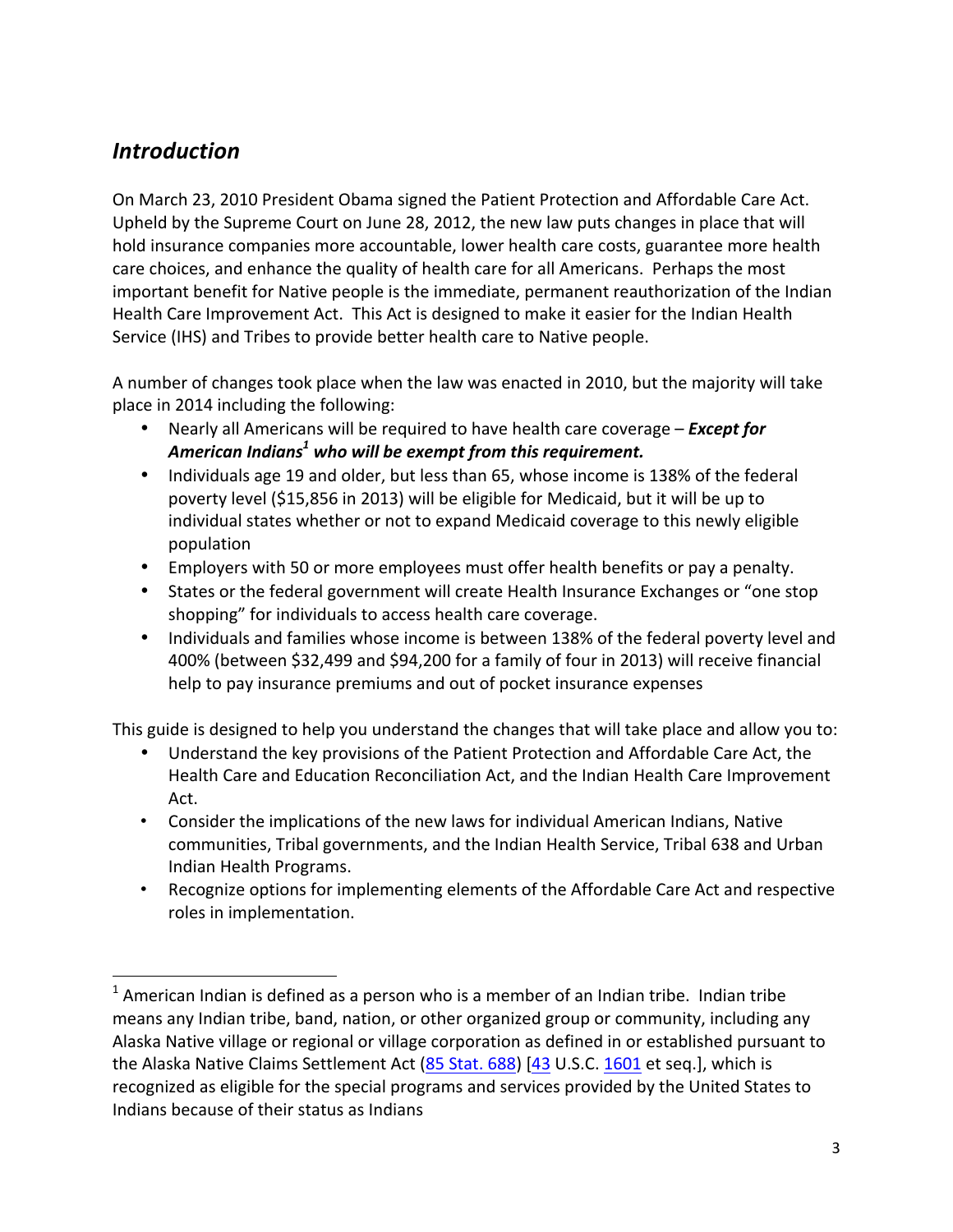# *Immediate\*Changes*

## For Individuals with Health Insurance:

- Insurers can't impose a lifetime limit on your benefits, meaning you don't have to worry about your coverage maxing out when you most need it.
- Annual benefit limits are phasing out too, rising from \$750,000 to \$2 million per year before they are abolished in 2014.
- If you disagree with a benefit decision by your insurer, new independent appeals give consumers a standard, reliable way to dispute coverage decisions.
- Health insurers can't arbitrarily cancel your coverage if you get sick.
- You can now obtain preventive care such as annual exams and cancer screenings with no out-of- pocket costs.

## For Children and Young Adults

- Children under age 19 can't be denied coverage because of their health status.
- Insurers can't exclude coverage for treatment related to a child's pre-existing condition.
- Young adults up to age 26 can remain on a parent's health insurance plan if they are not eligible for an employment-based health insurance plan. Beginning in 2014, young adults can choose to stay on their parent's health plan until age 26, even if they are eligible for their own employer-sponsored insurance plan.
- Your employer can't charge a different health insurance premium for your adult children than it does for your younger children.

# *Your child does not need to be financially dependent on you or live with you.\*\*He\*or\*she\*does\*not\*have\*to\*be\*unmarried or\*a\*student.\*\*Coverage\*of\* children\*up\*to\*age\*26\*does\*not\*extend\*to\*a\*spouse\*or\*a\*child\*of\*your\*adult\* child.*

## **For People with Pre-Existing Health Conditions:**

- Coverage is available through the new Pre-existing Condition Insurance Plan if you've been uninsured for at least six months and have been denied coverage because of a preexisting condition.
- Premiums vary by age (but not by health status) and are tied to average rates for healthy individuals in your state. $2$
- For more information about Pre-Existing Condition Insurance in New Mexico, visit: www.nmmip.org

<sup>&</sup>lt;sup>2</sup> Note: Premiums are not based on income, so a Pre-existing Condition Insurance Plan may still be unaffordable for!some.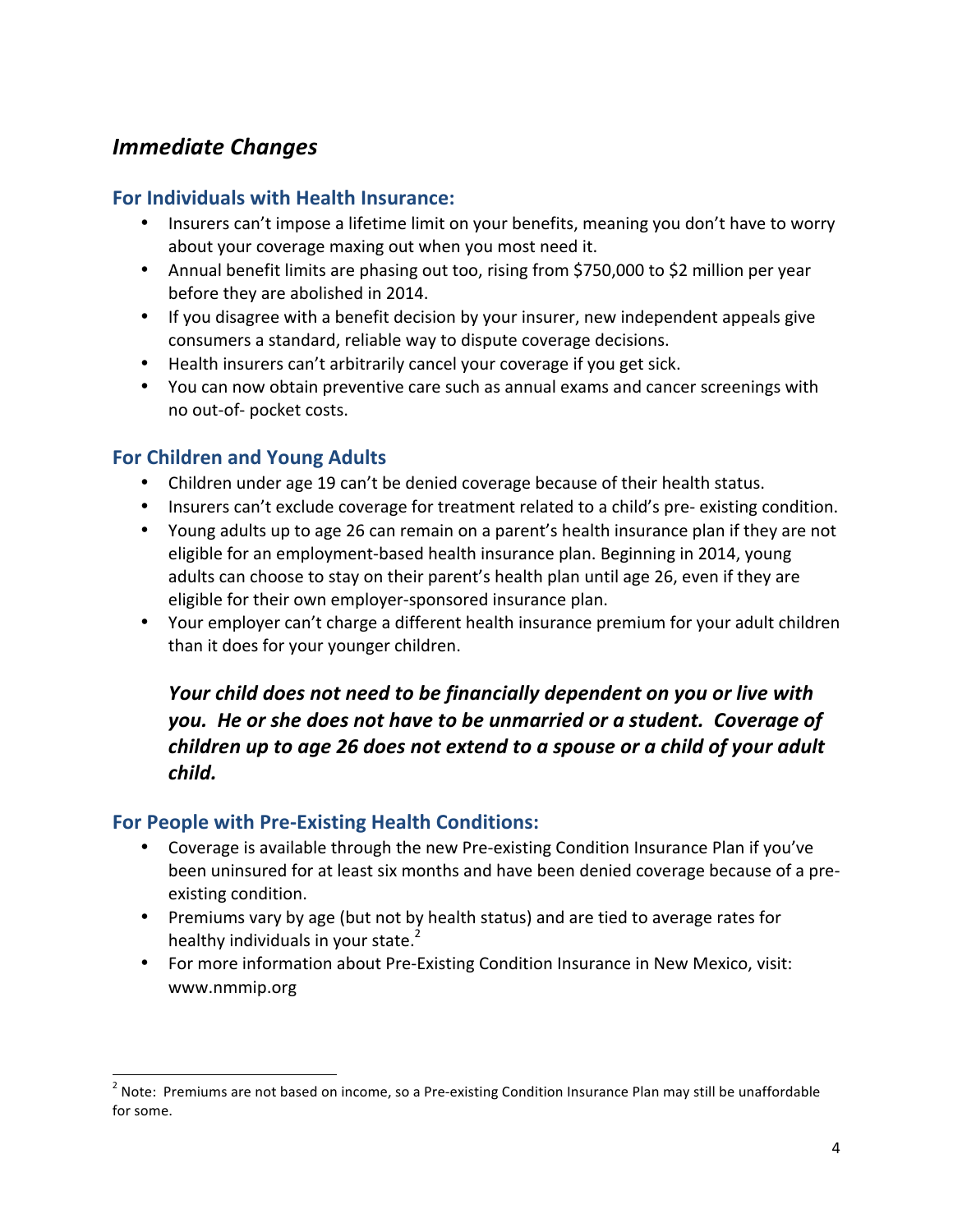## **For People on Medicare**

- Traditional Medicare beneficiaries no longer have to pay any out-of-pocket costs for preventive services such as mammograms, colonoscopies, immunizations, and annual physical exams.
- If you fall into the "doughnut hole" and have to pay full price for your drugs, you will get a 50% discount on brand-name drugs and a 7% discount on generic drugs in 2011. These discounts will increase each year until the doughnut hole is completely eliminated by 2020.

Note: The Medicare "doughnut hole" is a gap in coverage that exists once you and your Medicare plan have paid \$2,930. Once you have spent \$4,700 out of pocket for the year, the coverage gap or "doughnut hole" closes.

# *Effective\*January\*1,\*2011,\*prescription\*drug\*costs\*paid\*by\*the\*IHS,\*an\** Indian tribe or tribal organization, or an urban Indian organization will *count towards the out-of-pocket threshold (\$4,700).*

## **For'Small'Employers**

• Employers can receive a tax credit for up to 35% of what they spend on coverage for employees (25% for nonprofits). On Jan. 1, 2014, this tax credit increases to 50% (35% for nonprofits). $3$ 

## **Consumer Protections**

- Starting in 2011, many insurance companies must publicly report how much they spend on health-care costs and on administrative costs.
- If you get your insurance through a large employer or other large group, your insurer must spend at least 85% of premiums on medical care or rebate the difference to you
- If you are covered through a small employer or buy insurance on your own, insurers must spend at least 80% of premiums on medical care.
- Rebates owed on 2011 premiums must be paid by August 2012
- Starting in 2011, insurers must publicly post and justify a rate increase of more than 10% for policies covering individuals or small businesses.
- States will determine whether the increase is unreasonable based on health-care costs and other factors. States can reject rates if their laws give them authority to do so. If states can't make that determination, the federal government will.

 $3$  Note: Businesses must have fewer than 25 full-time workers, pay average salaries under \$50,000, and cover at least 50% of the employees' premiums.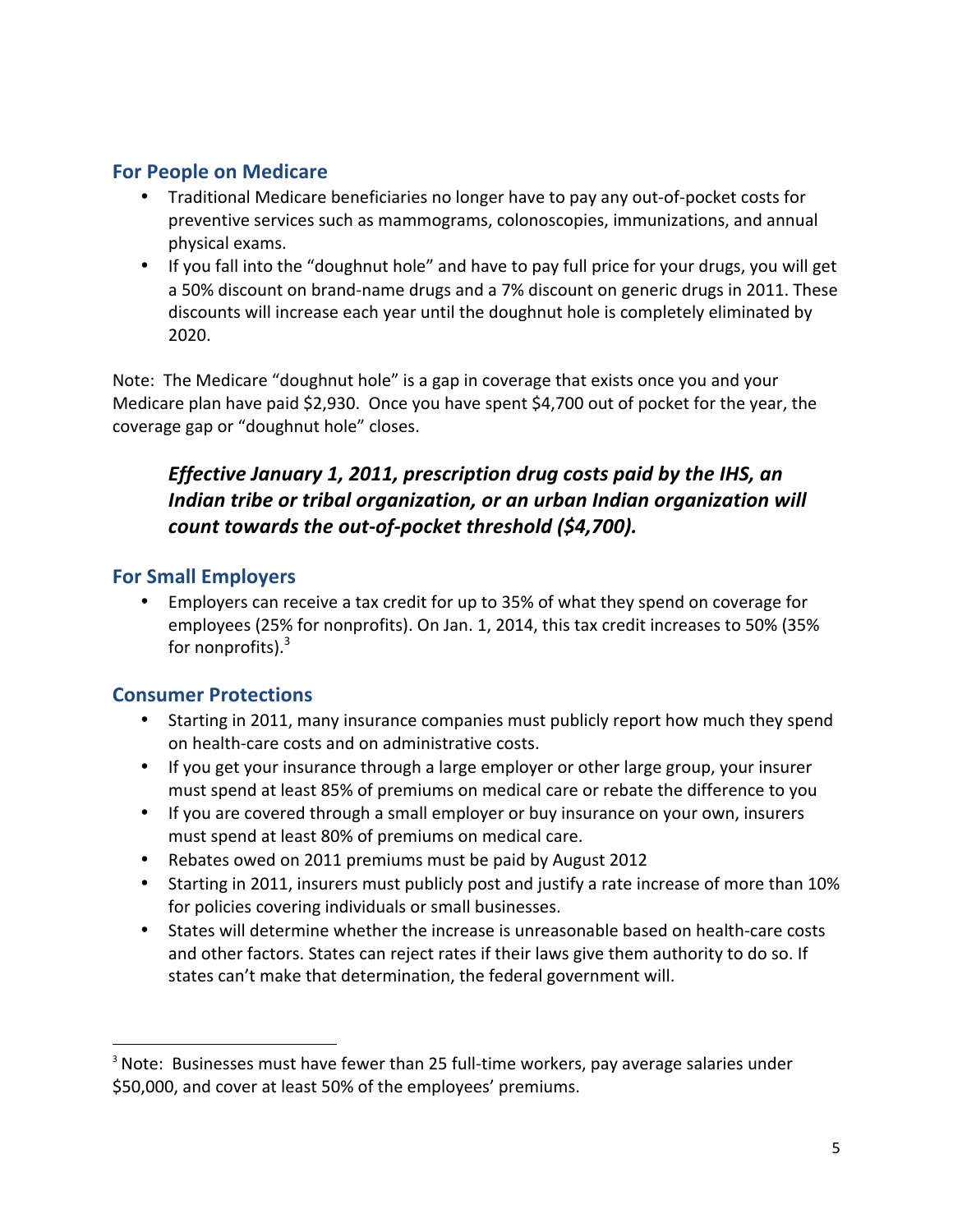Until 2014, when states have the option to expand Medicaid coverage to childless adults and the Health Insurance Exchanges are created, many Native Americans will continue to rely upon the Indian Health Service or Urban Indian Health Programs for no or low-cost health care services. It is critical that Native American consumers and policy makers understand that the Indian Health Service is not insurance or health coverage. It is a discretionary program that is funded at the will of congress. Currently, the congressional appropriation for the Indian Health Service is less than 55% of the actual funds needed for operations.

# **Changes in 2014**

## **Individual Mandate**

Most individuals who can afford it will be required to obtain basic health insurance coverage or pay a fee to help offset the costs of caring for uninsured Americans. If affordable coverage is not available to an individual, he or she will be eligible for an exemption.

- American Indians<sup>4</sup> are not required to obtain health insurance coverage.
- There are many opportunities for tribes and Indian health programs to expand through increased revenue from people with health coverage. Even though American Indians do not have to obtain health insurance, it will be very important to acquire coverage in order to strengthen and expand the Indian health system.

## **Employer Responsibility**

Employers with at least 50 full-time employees are required to offer minimum essential coverage that satisfies the individual mandate. Employers that do not comply and whose employees receive a premium credit or cost-sharing subsidy will be subject to a penalty.

# Tribal governments are not exempt from the employer requirement to offer minimum essential coverage.

## **Medicaid Expansion**

Americans who earn less than 138% of the poverty level (about \$15,856 for an individual and \$32,499 for a family of four in 2013) will be eligible to enroll in Medicaid. States who opt to expand their Medicaid programs and cover this newly eligible population will receive 100%

 $4$  American Indian is defined as a person who is a member of an Indian tribe. Indian tribe means any Indian tribe, band, nation, or other organized group or community, including any Alaska Native village or regional or village corporation as defined in or established pursuant to the Alaska Native Claims Settlement Act (85 Stat. 688) [43 U.S.C. 1601 et seq.], which is recognized as eligible for the special programs and services provided by the United States to Indians because of their status as Indians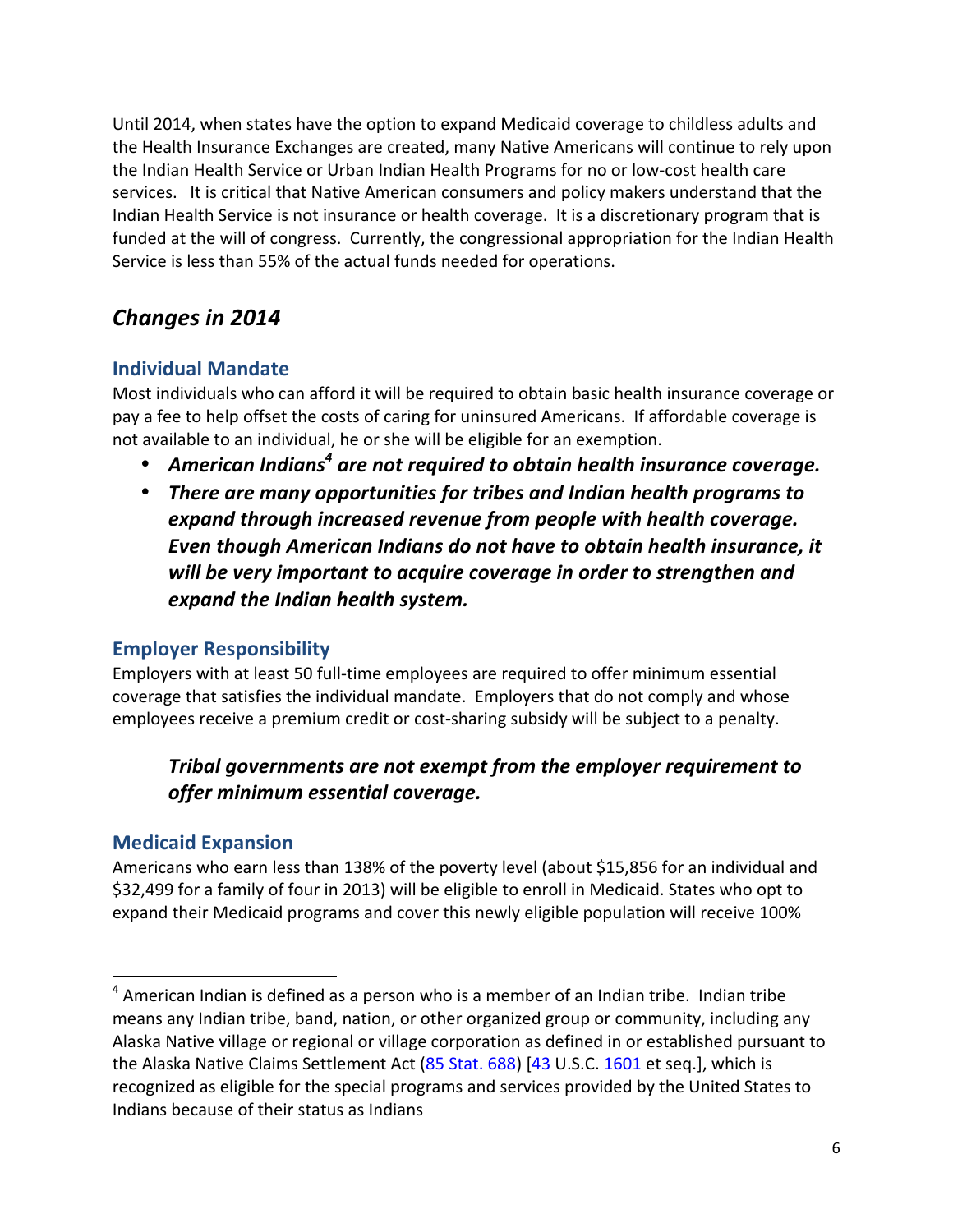federal funding for the first three years to support this expanded coverage, decreasing to 90% federal funding in subsequent years.

On January 9, 2013, Governor Susana Martinez announced that New Mexico will expand Medicaid in 2014. It is estimated that an additional 25,309 American Indians in New Mexico will be eligible for Medicaid in 2014. The largest numbers of potentially eligible individuals are in McKinley (9,852) and San Juan (6,078) Counties (15,930 total).

*States\*have\*significant\*authority\*over\*their\*Medicaid\*programs\*and\*may\* require cost sharing or co-payments for services. American Indians* enrolled in Medicaid cannot be required to share costs if they are eligible *for\*IHS\*services\*or\*have\*used\*IHS\*in\*the\*past. 5*

## **Health Insurance Exchanges**

If your employer doesn't offer insurance, you will be able to buy it directly through a Health Insurance Exchange. An Exchange is a competitive insurance marketplace where individuals and small businesses can buy affordable and qualified health benefit plans. Individuals and small businesses will be able to compare health plans, get answers to questions, find out if they are eligible for tax credits for private insurance or health programs like Medicaid, and enroll in a health plan that meets their needs. In general, Exchanges must provide for an initial open enrollment, annual open-enrollment periods, and special enrollment periods following certain major life events.

By January 1, 2014, each state must establish a Health Insurance Exchange or the federal government will operate a "federally facilitated exchange" in states that opt not to establish their own. Exchanges must operate a:

- Website to facilitate comparisons among qualified health plans for consumers.
- Toll-free hotline for consumer support

In addition, they must:

- Provide grant funding to entities for consumer assistance, called "Navigators"
- Conduct outreach and education to consumers regarding Exchanges.

Four levels of plans will be offered through the Health Insurance Exchanges. All the plans must offer a set of essential health benefits that must include the following categories:

- 1. Ambulatory patient services
- 2. Emergency services
- 3. Hospitalization
- 4. Maternity and newborn care
- 5. Mental health and substance use disorder services, including behavioral health treatment
- 6. Prescription drugs

<sup>5</sup> https://www.cms.gov/smdl/downloads/SMD10001.PDF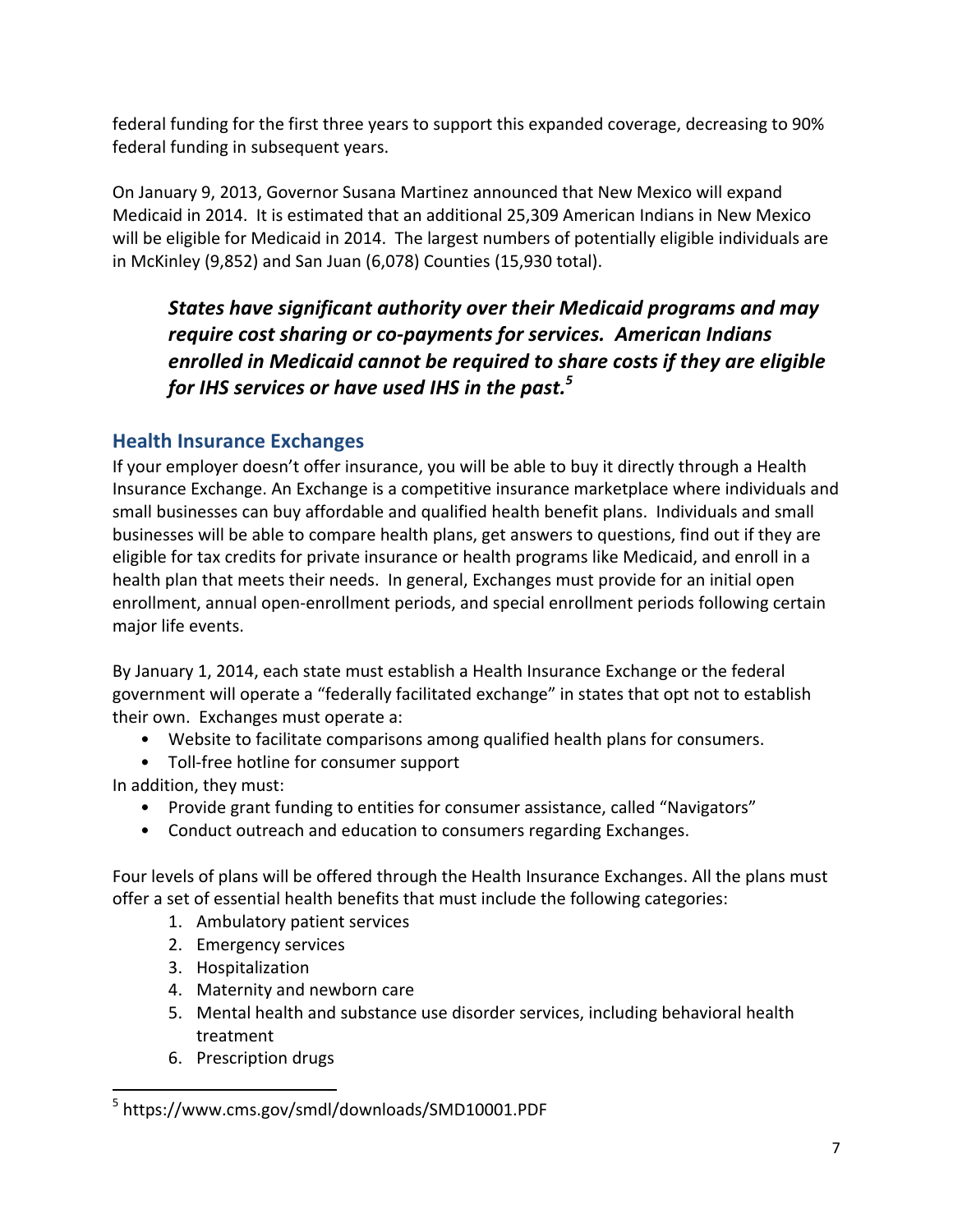- 7. Rehabilitative and habilitative<sup>6</sup> services and devices
- 8. Laboratory services
- 9. Preventive and wellness services and chronic disease management
- 10. Pediatric services, including oral and vision care

The four plan levels vary in the total value of coverage they must provide. The "bronze" plan has an actuarial value of 60%, meaning that the insured person would be responsible for paying 40% of the costs of all covered benefits. The actuarial value for the "silver" plans is 70%, 80% for "gold" plans and 90% for "platinum" plans. $<sup>7</sup>$ </sup>

- *Health\*Insurance\*Exchanges\*must\*offer\*special\*monthly\*enrollment\* periods\*for\*American\*Indians.*
- If an insurance plan is purchased through an Exchange, co-payments and deductibles are waived for American Indians with incomes up to 300% of *the\*federal\*poverty\*level (about\*\$34,470 for\*an\*individual in\*2013). 8*

Some states expect to establish their own Exchanges, but may need additional time to develop the capacity to operate one. For these states, the federal government has provided the opportunity to create a State Partnership Exchange. $^9$  This hybrid model allows the state to perform key functions of the Exchange while working with the federal government to establish a state-based Exchange.

On March 28, 2013, Governor Martinez enacted SB 221 establishing the legal authority for a state-based Exchange in New Mexico. However, states must be able to begin enrolling individuals in qualified health plans by October 1, 2013. It does not appear that New Mexico will meet this deadline and may develop a State Partnership Exchange.

## **Navigators**

!!!!!!!!!!!!!!!!!!!!!!!!!!!!!!!!!!!!!!!!!!!!!!!!!!!!!!!!!!!!!!!!!!

With an estimated 29 million people acquiring health coverage in 2014, a strong navigation system is needed to inform people of their new insurance options and help them enroll. The Health Insurance Exchanges will provide grants to fund various entities to serve as navigators. Navigators can be community and consumer-focused non-profits, trade, industry, and professional associations, ranching and farming organizations, chambers of commerce, unions, small business development centers, other licensed insurance agents and brokers, and other

 $6$  Rehabilitative services help people regain skills or abilities that have been lost, e.g. due to a stroke. Habilitative services help people acquire new skills, e.g. children with autism. <sup>7</sup> http://www.kff.org/healthreform/upload/8061.pdf

<sup>&</sup>lt;sup>8</sup> Initially when the new laws were enacted, it was expected that health insurance premiums would also be waived, but it appears that the cost-sharing exemption applies to only to deductibles and co-payments.

<sup>&</sup>lt;sup>9</sup> http://familiesusa2.org/assets/pdfs/health-reform/State-Exchange-Partnership-Responsibilities.pdf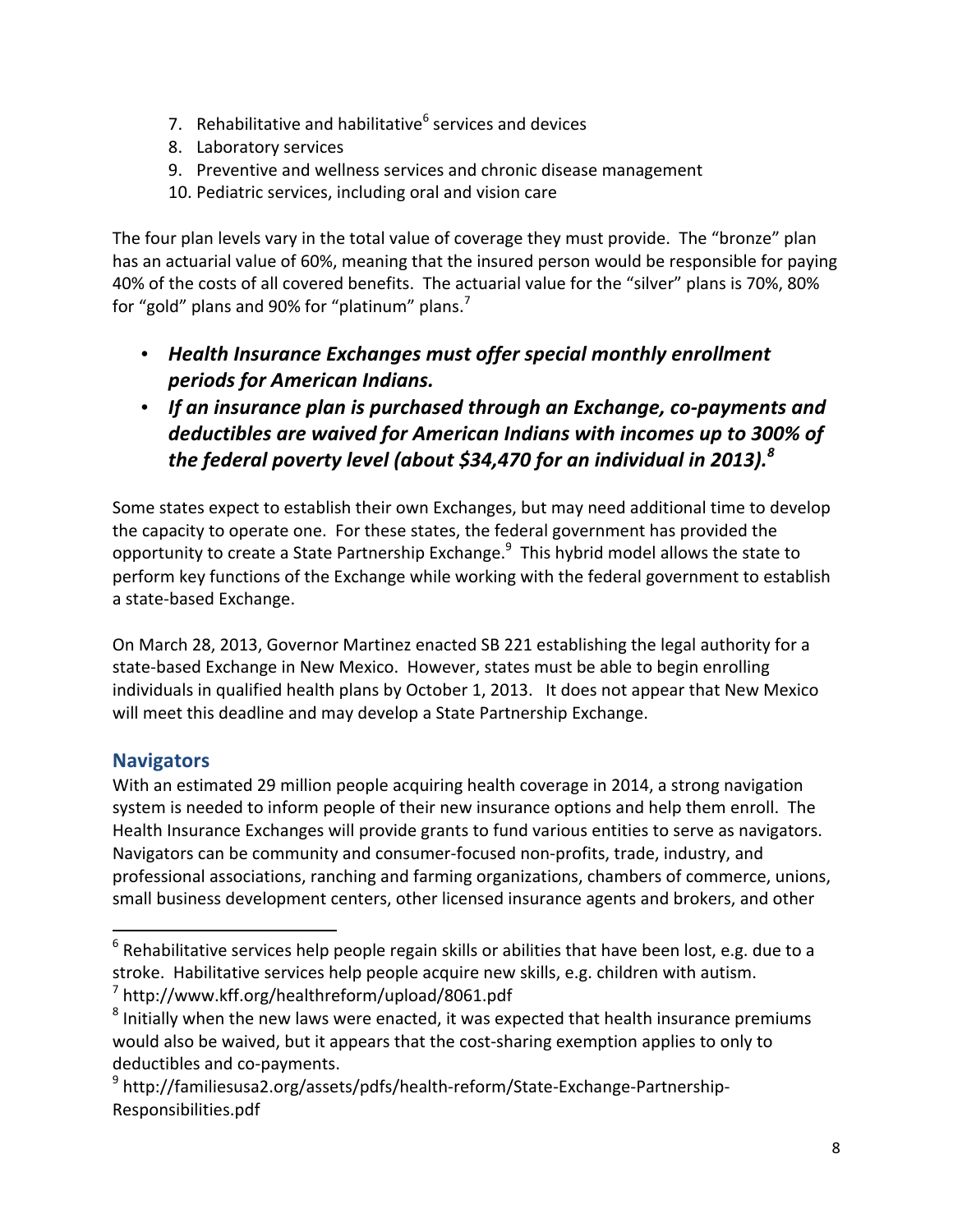entities that can demonstrate to the Exchange that they have existing relationships, or could readily establish relationships, with employers and employees, consumers (including uninsured and underinsured consumers), or self-employed individuals likely to be qualified to enroll in a qualified health plan.

Navigators cannot be a health insurance issuer or receive any consideration directly or indirectly from any health insurance issuer in connection with the enrollment of any qualified individuals or employees of a qualified employer in a qualified health plan. Navigators will:

- Conduct public education activities to raise awareness of the availability of qualified health plans
- Distribute fair and impartial information concerning enrollment in qualified health plans, and the availability of premium tax credits
- Facilitate enrollment in qualified health plans
- Provide referrals to any applicable office of health insurance consumer assistance or health insurance ombudsman or any other appropriate State agency or agencies, for any enrollee with a grievance, complaint, or question regarding their health plan, coverage, or a determination under such plan or coverage
- Provide information in a manner that is culturally and linguistically appropriate to the needs of the population being served by the Exchange or Exchanges.

# *Tribal\*entities,\*consortia\*and\*organizations\*could\*potentially\*serve\*as\* navigators.*

## **Financial Assistance for Health Insurance**

Two forms of financial assistance will be provided. A premium assistance tax credit will be provided monthly to lower the amount of premium an individual or family must pay for their health insurance coverage. Cost sharing subsidies will reduce the amounts (i.e., deductibles, coinsurance or copayments) that individuals or families pay out of pocket for their insurance plan.

## **Premium'Tax'Credits'**

To help the middle class afford insurance, tax credits will be available for those with income between 100% and 400% of the federal poverty level who are not eligible for other affordable coverage. (In 2012, 400% of the federal poverty level comes out to about \$44,680 for an individual or \$92,200 for a family of four.) The tax credit is received in advance on a monthly basis, so it can lower your premium payments each month, rather than making you wait for tax time. It's also refundable, so even moderate-income families can receive the full benefit of the credit.

# *If\*your\*income\*fluctuates\*during\*the\*year,\*it\*is\*possible\*that\*you\*could\*owe\* money for the tax credits you've received.*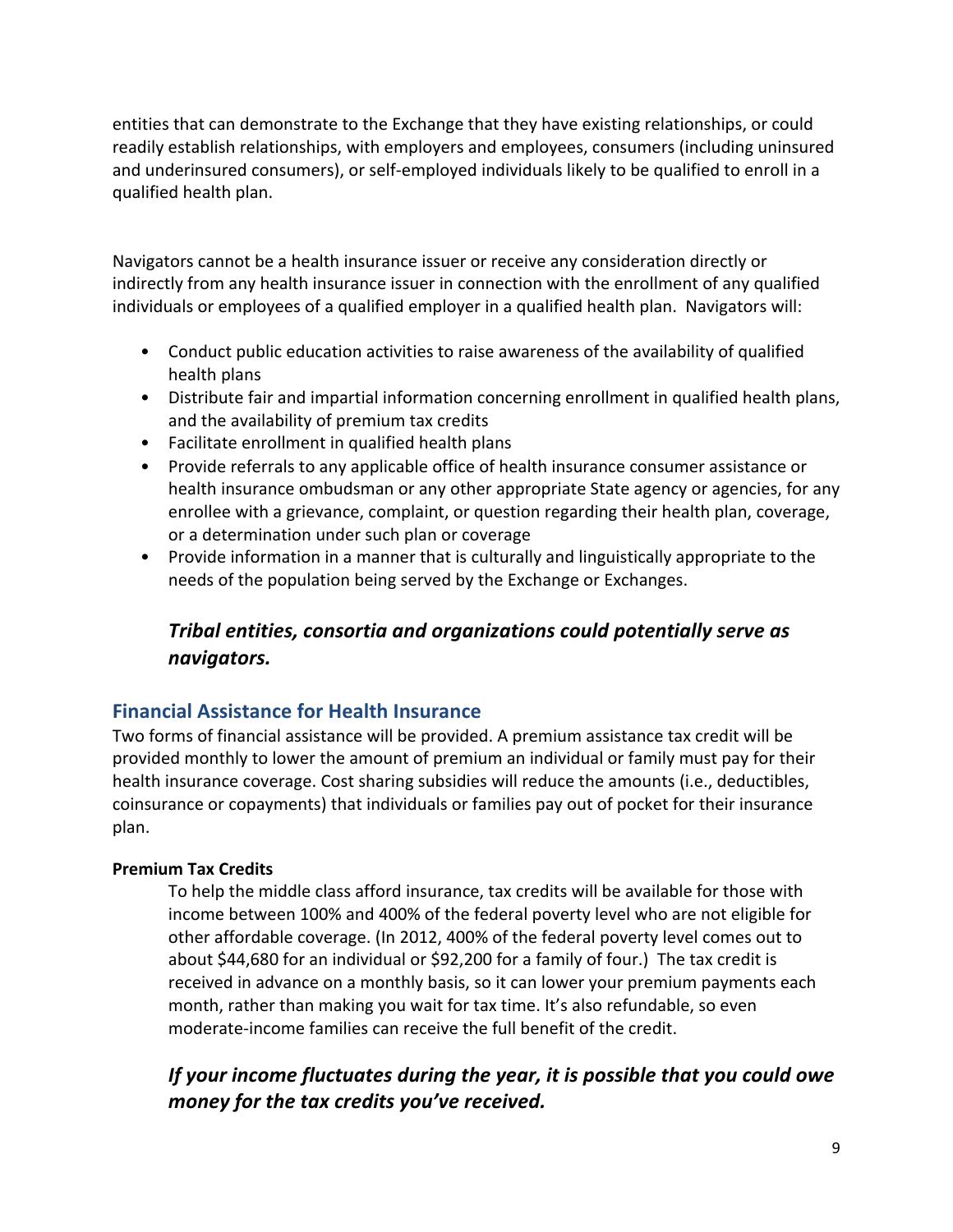#### **Cost Sharing Subsidies**

People who qualify for the premium assistance tax credit will also be eligible for cost sharing assistance if they purchase a "silver" plan through a Health Insurance Exchange. This assistance will further reduce the limit on the out of pocket maximum that can apply to their coverage, with the amount of the reduction depending on income.

Remember, if you are American Indian and your income is 300% of federal poverty level or less, you do not have to pay co-payments or deductibles if you purchase your plan through a Health Insurance Exchange – regardless of the type of plan, i.e. you can buy a bronze, silver, gold or platinum plan and still be exempt from cost sharing.

## **Basic Health Plans**

The new law allows states to provide health insurance to individuals with incomes between 138% and 200% of the federal poverty level (In 2012, between \$15,414 and \$22,340 for an individual). As their income fluctuates, people may have to move between Medicaid and private health insurance. A basic health plan could make it easier to ensure that people don't fall through the cracks and become uninsured.

- It is up to each state whether or not it will create a basic health plan and New Mexico has not opted to create one at this time.
- $\bullet$ Basic health plans are not purchased through an Exchange, so the exemption from cost sharing for American Indians does not apply.

#### **Insurance Reforms**

The law implements strong reforms that prohibit insurance companies from refusing to sell coverage or renew policies because of an individual's pre-existing conditions. Also, in the individual and small group market, it eliminates the ability of insurance companies to charge higher rates due to gender or health status

# **Implications of Reform for People Using the Indian Health Service**

Health care reform presents a number of opportunities for Indian people to acquire affordable. high quality, health care coverage. The permanent reauthorization of the Indian Health Care Improvement Act enables the Indian Health Service to provide better more comprehensive services including:

- Establish comprehensive behavioral health, prevention, and treatment programs
- Provide or pay for hospice, assisted living, long-term, and home- and community-based care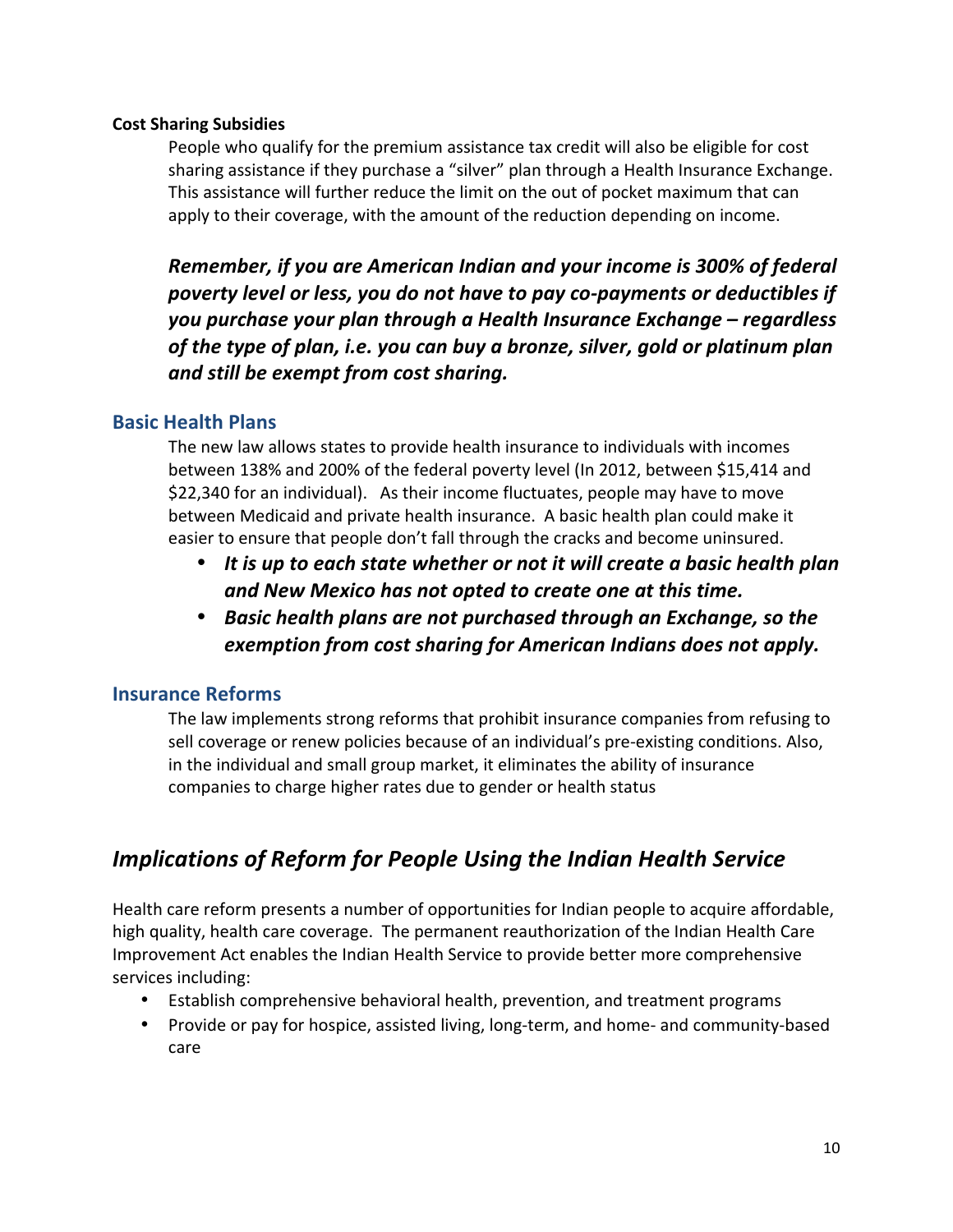• Create a Community Health Representative program for urban Indian organizations to train and employ Indians to provide health care services to Indian people living off the reservation

# Implementation of the new law is taking time and appears dependent upon existing resources. It may be some time before the Indian Health Service determines how they will implement some of the elements of reform, e.g. long term care, hospice, etc.<sup>10</sup>

The new law states that health programs operated by the Indian Health Service, Indian tribes, tribal organizations, and urban Indian organizations are the payer of last resort for services provided by them to Indians. This means that before the Indian Health Service, Tribal 638 or Urban Indian Health Program (I/T/U) will pay for services, individuals must seek assistance through other programs including Medicaid, Medicare, and local charity care programs.

# Even though American Indians are not required to obtain health coverage, many I/T/Us will require people to apply for Medicaid and other programs before they pay for services.

Health care reform offers an unprecedented opportunity to strengthen and expand the Indian health system, but it is imperative that Indian people take advantage of every benefit available to them under the new laws. For the first time, thousands of Indian people will be eligible for Medicaid and have incentives to purchase health insurance. When more Native people are covered, the Indian health system is better able to collect revenue from Medicaid, Medicare, and other health coverage plans. Increased revenues can be invested in infrastructure, workforce and other resources to provide more services.

# Enrolling in Medicaid and/or Medicare or purchasing affordable health insurance can strengthen and expand the Indian health system.

# **Implications of Reform For Native Communities**

Health care reform has offered many grant opportunities to expand health care services in Native communities. Among those reserved specifically for Native American populations are the following:

 $10$  For updates on implementation, check out the IHS Director's blog at: http://www.ihs.gov/PublicAffairs/DirCorner/index.cfm?module=blog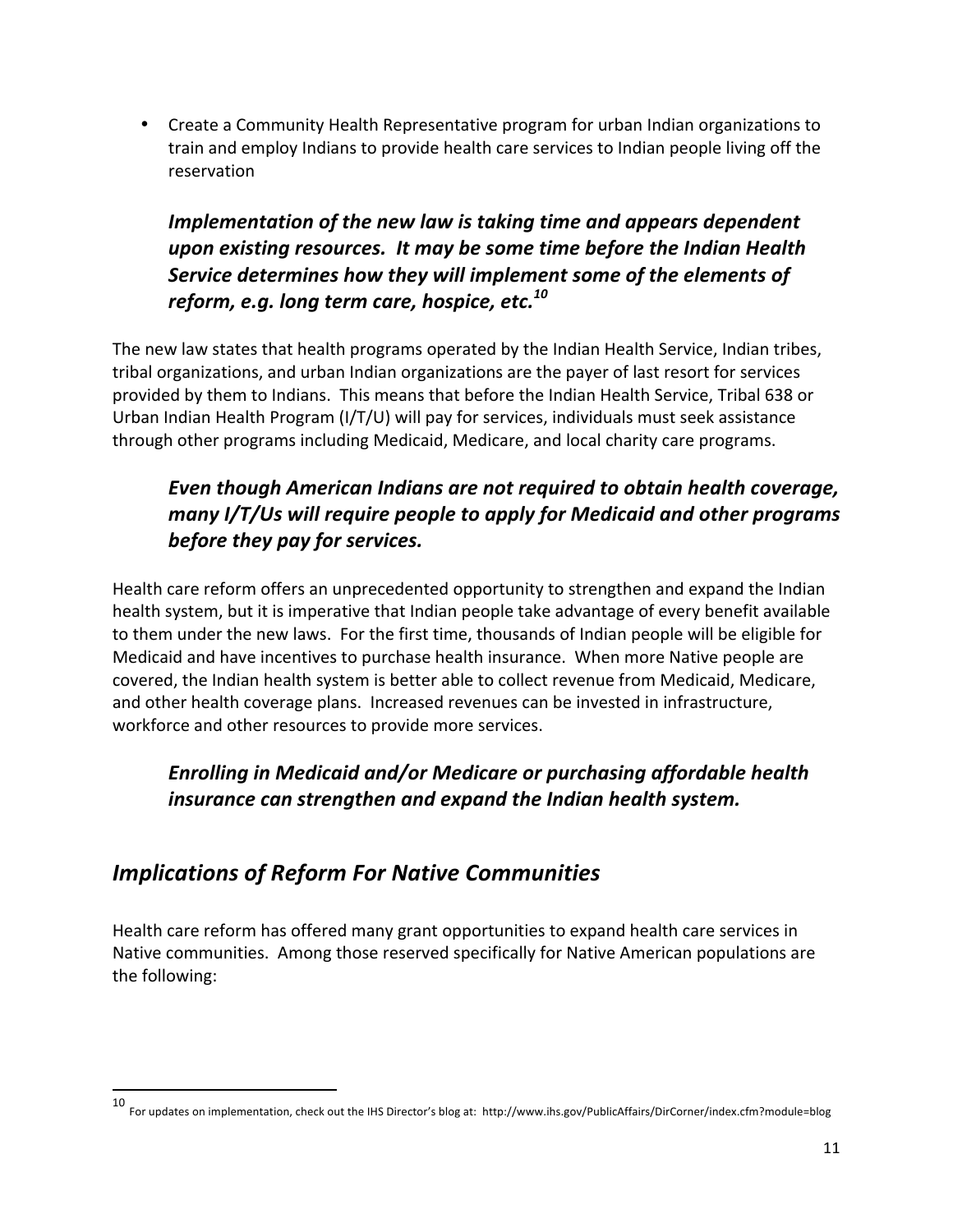#### **Maternal'and'Child'Health**

Section 2951 of the Affordable Care Act allows the Health and Human Services Department to make grants to tribes, tribal organizations and urban Indian organizations to develop and implement early childhood visitation programs. In New Mexico, several Native communities have been awarded funds through this program. For more information about the tribal home visiting grants, contact: tribal.homevisiting@hhs.gov.

#### **Trauma'Centers**

Section 3505 allows the Health and Human Services Department to award grants to qualified, public, non-profit, Indian Health Service, tribal, and urban Indian trauma centers to defray costs of uncompensated care and to provide emergency relief to ensure continued and future availability of trauma services.

## **Strengthening Primary Care and Other Workforce Improvements**

Section 5507 provides for grants to certain entities to conduct demonstration projects that are designed to provide low-income individuals with the opportunity to obtain education and training for occupations in the health care field. This section requires the Secretary of HHS, in consultation with the Secretary of Labor, to award at least three of these grants to Indian tribes, tribal organizations, or tribal colleges or universities.

There have been many other grant opportunities that are not specific to Native communities, but require collaboration with many stakeholders including Native American organizations, tribes, and community members. Some examples include:

## **Consumer'Operated'and'Oriented'Plan'Program**

The Affordable Care Act calls for the establishment of the Consumer Operated and Oriented Plan (CO-OP) Program, which will foster the creation of qualified nonprofit health insurance issuers to offer competitive health plans in the individual and small group markets. For more information about this program, go to www.grants.gov and search by funding opportunity number OO-COO-11-001. For more information about a group in New Mexico that was awarded funding, go to: www.nmhealthconnections.org

#### **Community'Transformation Grants**

The Community Transformation grants program supports community-level efforts to reduce chronic diseases such as heart disease, cancer, stroke, and diabetes. By promoting healthy lifestyles, especially among population groups experiencing the greatest burden of chronic disease, these grants will help improve health, reduce health disparities, and control health care spending. The New Mexico Department of Health received a Community Transformation grant in the amount of \$1.5 million to serve the entire state minus its large counties. Bernalillo County was awarded nearly \$500,000 to build capacity to support healthy lifestyles for its entire population including the City of Albuquerque. For more information about the Community Transformation grants, go to: www.cdc.gov/communitytransformation/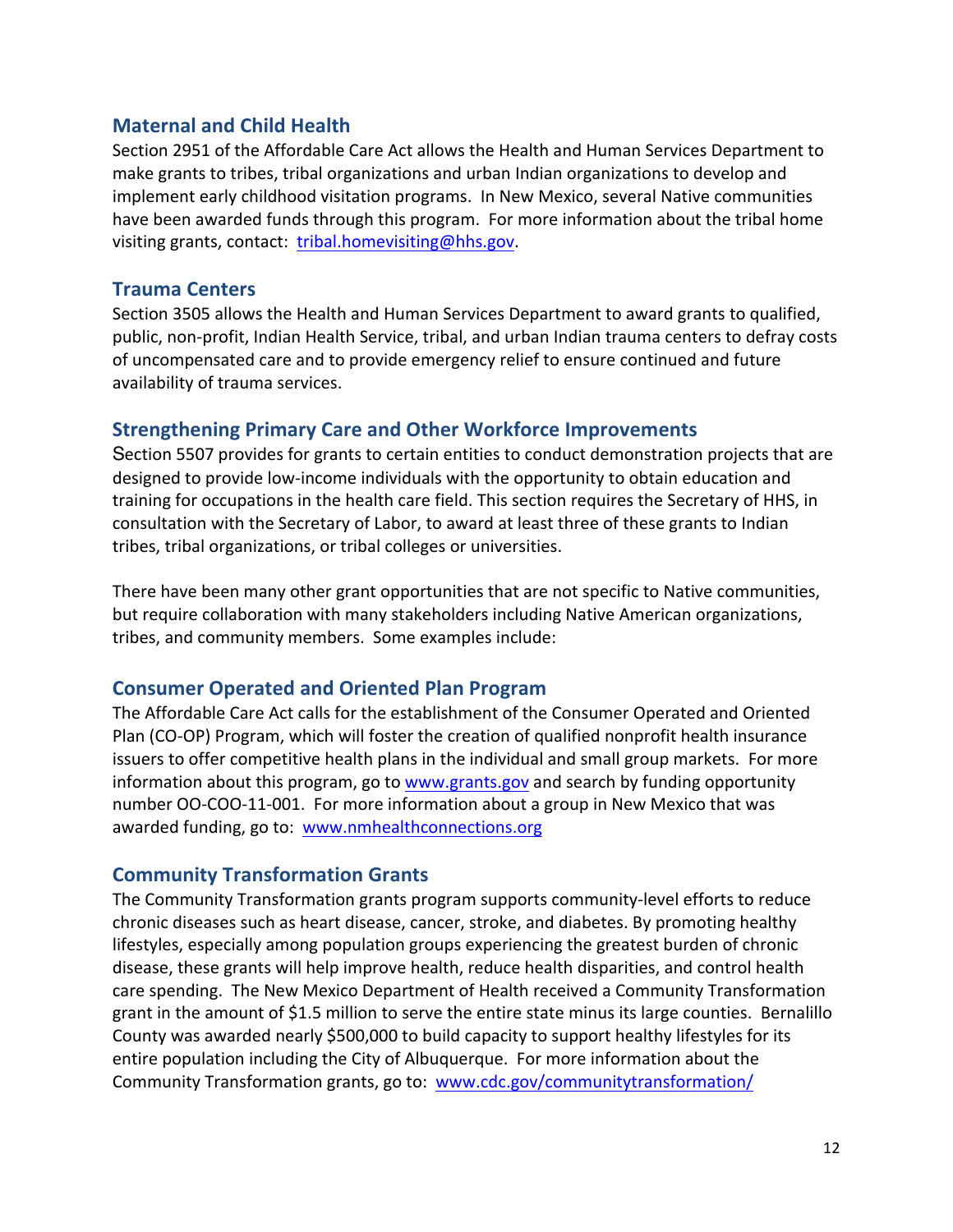## **Health Care Innovation Challenge**

The Health Care Innovation Challenge will award up \$1 billion in grants to applicants who will implement the most compelling new ideas to deliver better health, improved care and lower costs to people enrolled in Medicare, Medicaid and CHIP, particularly those with the highest health care needs. For more information go to:

www.innovations.cms.gov/initiatives/innovation-challenge/

## **Health Insurance Exchange Establishment Grants**

New Mexico received over \$34 million in federal funding to develop and establish a Health Insurance Exchange and meet the timelines for certification and operation by 2014. Approximately \$1.3 million was set aside for tribal consultation, outreach and education, and to establish a Native American Service Center within the Exchange.

Check the New Mexico Human Services Department website for more information at: http://www.hsd.state.nm.us/nhcr/nhcrlao.htm

# *Check\*www.grants.gov regularly\*to\*identify\*grant\*opportunities\*for\*your\* organization\*or\*community.\*\**

# *Implications\*of\*Reform\*For\*Tribal\*Governments*

There are numerous opportunities for tribal governments to strengthen and expand their health systems through health care reform and the permanent reauthorization of the Indian Health Care Improvement Act. The following are a number of examples:

## **Express Lane Agencies**

The Express Lane option provides States with a strategy to ensure that children eligible for Medicaid or the Children's Health Insurance Program (CHIP) have a fast and simplified process for having their eligibility determined or re-determined. The Express Lane option allows States to rely on findings from a designated entity to determine whether a child satisfies one or more factors of eligibility for Medicaid or CHIP. Section 2901(c) of the Affordable Care Act adds the IHS, an Indian Tribe, Tribal Organization or Urban Indian Organization as Express Lane agencies that are capable of collecting information and making a finding regarding one or more programmatic eligibility requirements for Medicaid and/or CHIP.

# It is critical that the states *facilitate the enrollment of eligible Native children\*in\*Medicaid\*and\*CHIP.\*\**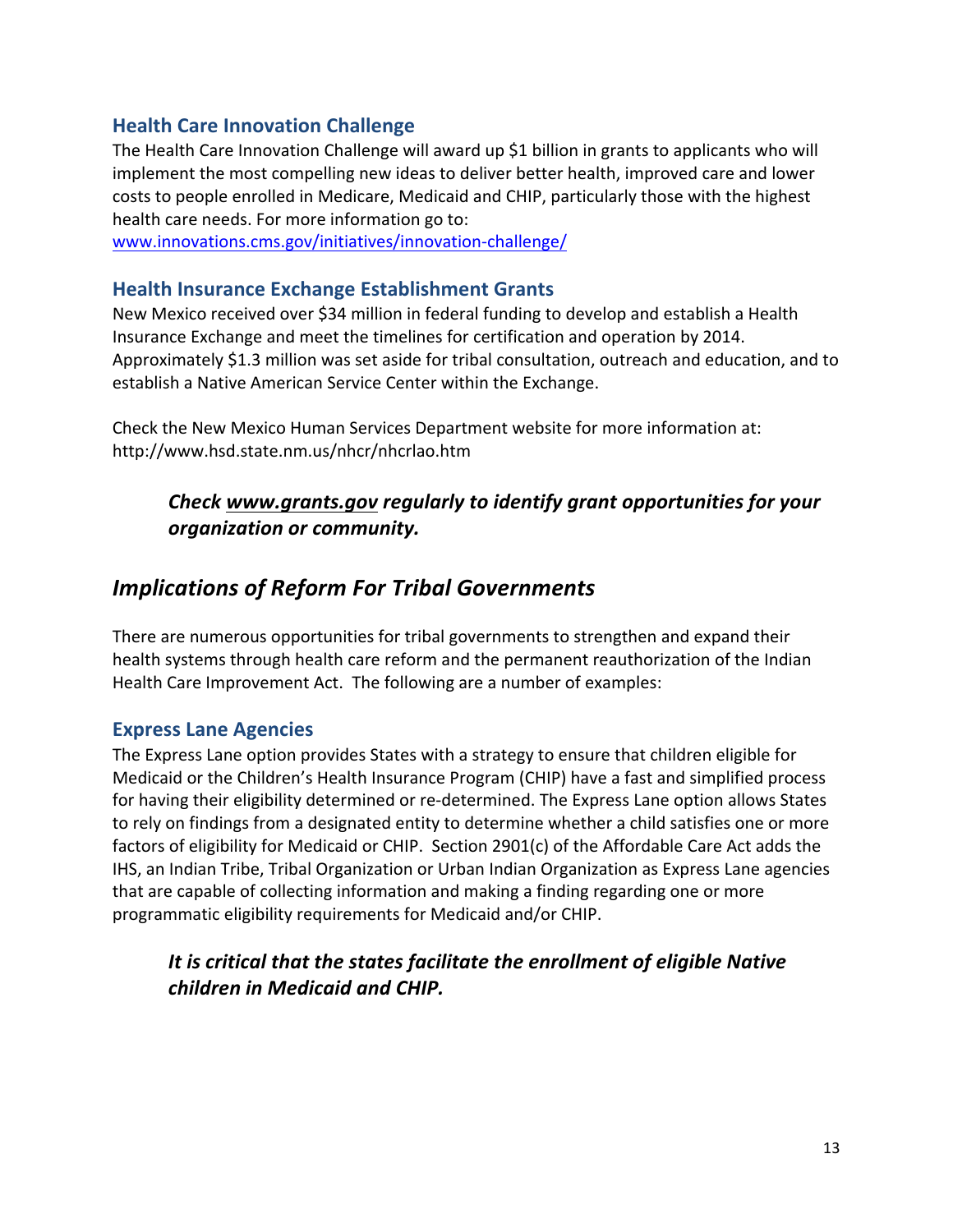## **Purchase Health Benefits for IHS Beneficiaries**

Section 152 of the Indian Health Care Improvement Act authorizes tribes and tribal organizations<sup>11</sup> to purchase health benefits coverage for IHS beneficiaries using appropriated health care dollars. This means that tribal governments or tribal organizations could use Indian Health Service dollars that are contracted or compacted to purchase insurance coverage for people who are able to receive services from the Indian Health Service. Increasing the number of tribal members who have health coverage may help tribal programs maximize existing resources.

## Access to Federal Insurance for Employees

Section 157 of the Indian Health Care Improvement Act allows a tribe or tribal organization carrying out a program under the Indian Self-Determination and Education Assistance Act (Tribal 638) and an urban Indian organization carrying out a program under Title V of IHCIA to purchase coverage for its employees from the Federal Employees Health Benefits Program.

## **Essential Community Providers**

!!!!!!!!!!!!!!!!!!!!!!!!!!!!!!!!!!!!!!!!!!!!!!!!!!!!!!!!!!!!!!!!!!

A central goal of the Affordable Care Act is to ensure that all Americans, regardless of income or location, have access to a sufficient choice of health care providers. This is achieved, in part, by requiring "essential community providers... that serve predominantly low-income, medicallyunderserved individuals" to be included in the networks of all health plans offered through the health insurance exchanges. $12$ 

# *Urban\*Indian\*Health\*Programs\*and\*Tribal\*organizations'\*outpatient\*clinics\** are recognized as essential community providers.

## **Creation'of'Subsidiary'Health'Insurance'Exchanges**

By 2014, each State must have an operating Health Insurance Exchange. States can structure their Exchange in their own way, e.g. as a non-profit entity established by the State, as an independent public agency, or as part of an existing State agency. In addition, States can choose to operate an Exchange in partnership with other States through a regional Exchange or it can operate subsidiary Exchanges that cover areas within the State.<sup>13</sup> Any combination of these options can be approved. Exchanges will perform a variety of functions, including:

- Certify health plans as Qualified Health Plans (QHPs) to be offered in the Exchange.
- Operate a website to facilitate comparisons among qualified health plans for consumers.

 $11$  The Indian Health Service and Urban Indian Health Programs can also use IHS funds to purchase health coverage for beneficiaries

<sup>12</sup>http://www.nnaapc.org/publications/ITU%20Are%20Essential%20Community%20Providers% 20DIST%202011-02-09a.pdf

<sup>13</sup> http://www.healthcare.gov/news/factsheets/2011/07/exchanges07112011a.html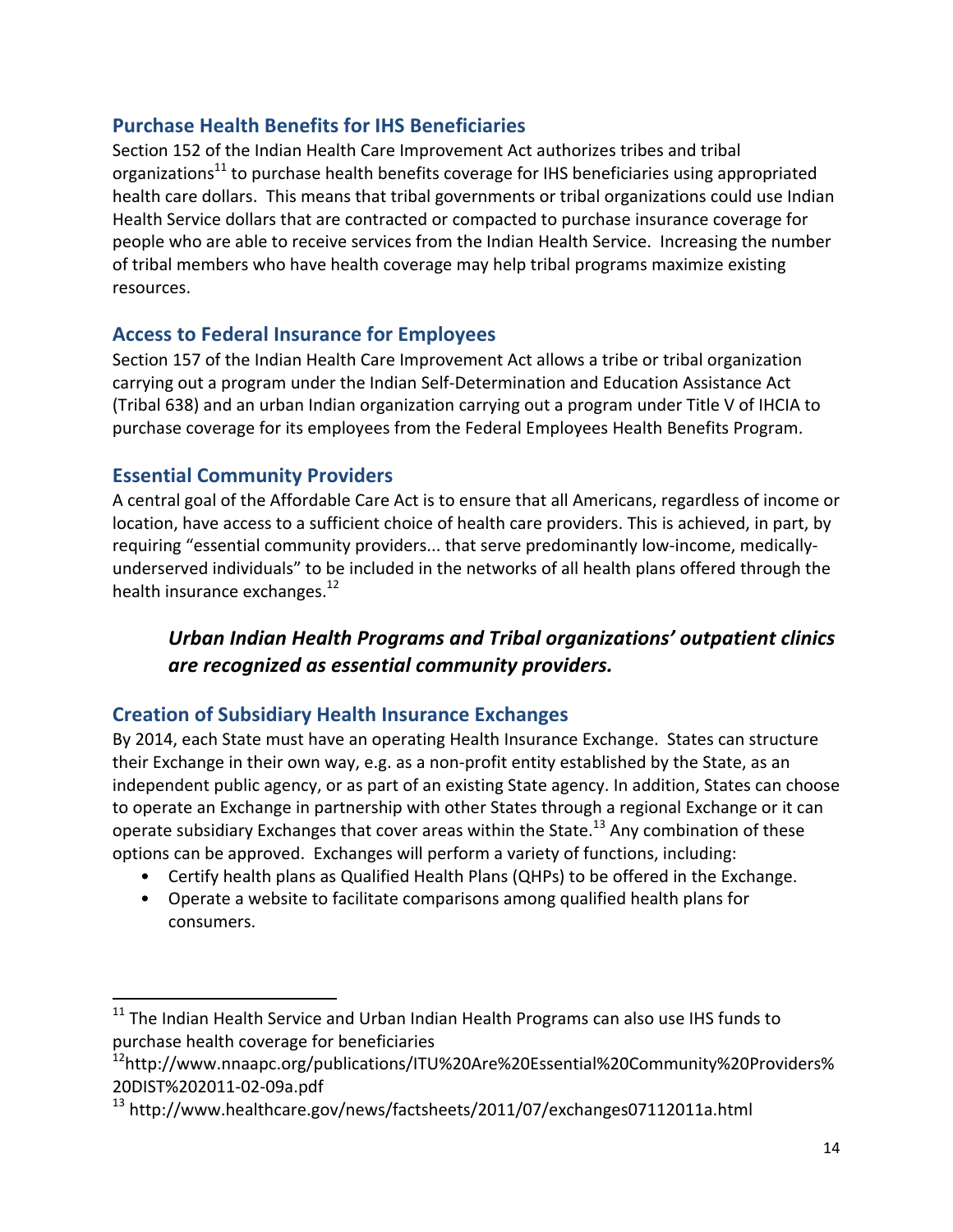- Operate a toll-free hotline for consumer support, provide grant funding to entities for consumer assistance, called "Navigators", and conduct outreach and education to consumers regarding Exchanges.
- Facilitate enrollment of consumers in Exchange-qualified health plans.

States have substantial flexibility in determining how to perform these functions, but it may be appropriate to consider the feasibility of a tribally operated subsidiary Health Insurance Exchange. In the case of the Navajo Nation which spreads across Arizona, Utah, and New Mexico and has more than 300,000 enrolled tribal members, it may be more appropriate to form a subsidiary Exchange to reduce the complexity of enrolling eligible individuals in three different Medicaid programs. Further, Section 159 of the Indian Health Care Improvement Act authorized the Navajo Nation to explore the feasibility of administering its own Medicaid program which might serve as a foundation for the creation of a subsidiary Exchange.

# **Creation'of'Tribally'Operated'Managed'Care'Organizations'(MCOs)**

The Affordable Care Act offers a number of incentives for American Indians to enroll in Medicaid or purchase health insurance, but American Indians have historically been reluctant to enroll in Medicaid or purchase health insurance coverage for a number of reasons.<sup>14</sup> A tribally operated managed care organization might be more effective in aggressively reaching out to Native consumers and ensuring that health coverage programs meet their needs. Moreover, a tribally-operated managed care organization might be designed to focus on improved health outcomes, better quality, and reduced costs with revenues used to invest in tribal health infrastructure, workforce development and other resources.

Because Medicaid is financed differently for American Indians who receive services in Indian Health Service facilities or through Tribal 638 programs, it is possible that a tribally operated managed care organization could become a new economic development opportunity for tribal governments. For example, Medicaid reimbursable services received in Indian Health Service facilities or through Tribal 638 programs are paid 100% by the federal government; there is no State match required.<sup>15</sup> In addition, services are reimbursed at an all-inclusive rate that is typically much higher than reimbursement rates received by other providers. Finally, while States cannot mandate American Indians to participate in managed care programs without a waiver<sup>16</sup>, tribal governments are in a more powerful position to encourage their tribal members to participate.

<sup>14</sup>http://www.insurenewmexico.state.nm.us/Inm/Native%20American%20Health%20FINAL%20 REPORT%20(2-3-06).pdf 15

http://www.cmsttag.org/docs/cms\_aian\_strategic\_plan\_final.pdf?story=20060206203843764 <sup>16</sup> http://www.cbpp.org/cms/index.cfm?fa=view&id=2138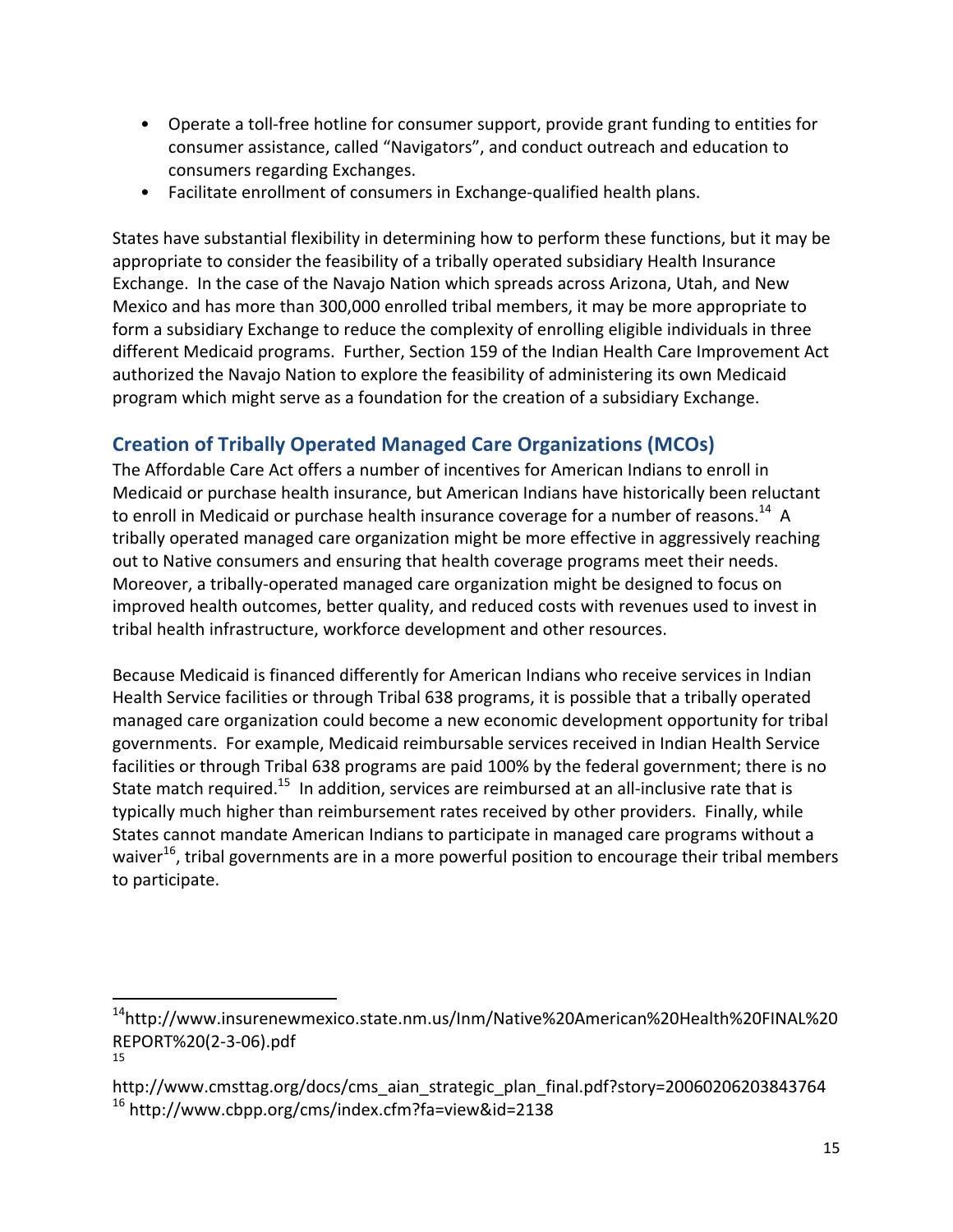## **Strengthen'and'Expand'Indian'Health'Systems**

The Affordable Care Act offers many opportunities for tribes who have contracted their health care programs from the Indian Health Service. For example, Section 194 of the Indian Health Care Improvement Act authorizes Tribal 638 programs to provide health care services to non-IHS eligible beneficiaries as long as they pay for the services they receive and there is no reduction in services to those who are eligible for services through IHS. This section was designed to ensure that Indian health programs could take advantage of the new population of insured patients and benefit from reimbursements available for providing care.<sup>17</sup> This provision offers some intriguing possibilities for Tribal 638 programs. Specifically, tribes could operate health care facilities and provide services to IHS beneficiaries (who are typically American Indian consumers) and non-Indian patients. Given the Medicaid financing mechanism described above, it might be possible for tribal programs to have a competitive edge in their ability to become the provider of choice for the newly insured in 2014.

It might be beneficial for tribes and states to partner to construct Tribal 638 facilities on or off the reservation. For example, an enterprising tribe could build a health facility on or off reservation and provide health care services to IHS while reducing Medicaid costs for the State. In a study performed in 2006, Dr. Donald Warne found that investing in Tribal 638 facilities resulted in significant savings for state Medicaid programs.<sup>18</sup>

Another opportunity to explore is the establishment of contractual agreements with non-Indian providers and facilities to expand access to services for tribal members living off the reservation. For example, the Acoma Laguna Canoñcito Service Unit currently contracts with the University of New Mexico to provide health care services at a local school-based health center. Because of the contractual relationship, the school-based health center functions as an "IHS look-alike" and is able to bill at the higher all-inclusive rate and services reimbursed by Medicaid are matched at 100% by the federal government.<sup>19</sup> Revenues received from Medicaid are split between the ACL Service Unit and the school-based health center. Based on this precedent, it appears possible for a Tribal 638 to contract with a local entity to provide services to tribal members living off the reservation and bill Medicaid accordingly.

There are many opportunities for tribal governments to strengthen and *expand\*their\*health\*care\*systems,\*but\*they\*are\*often\*tied\*to\*the\*ability of\** the tribe to contract or compact services from the Indian Health Service. It *is understood that the decision to contract or compact services is a serious* endeavor and has long-term implications for other tribes and individuals *dependent\*upon\*Indian\*Health\*Service\*facilities\*and\*programs.*

<sup>17</sup> http://bingaman.senate.gov/policy/ppaca\_ihcia.pdf

 $18$ http://www.acoihc.az.gov/userfiles/file/American\_Indian\_Healthcare\_Facilities\_in\_Arizona\_3 .pdf

<sup>&</sup>lt;sup>19</sup> Telephone Interviews with Dr. Martin Kileen, MD, ACL Service Unit and Lakhana Peou, UNM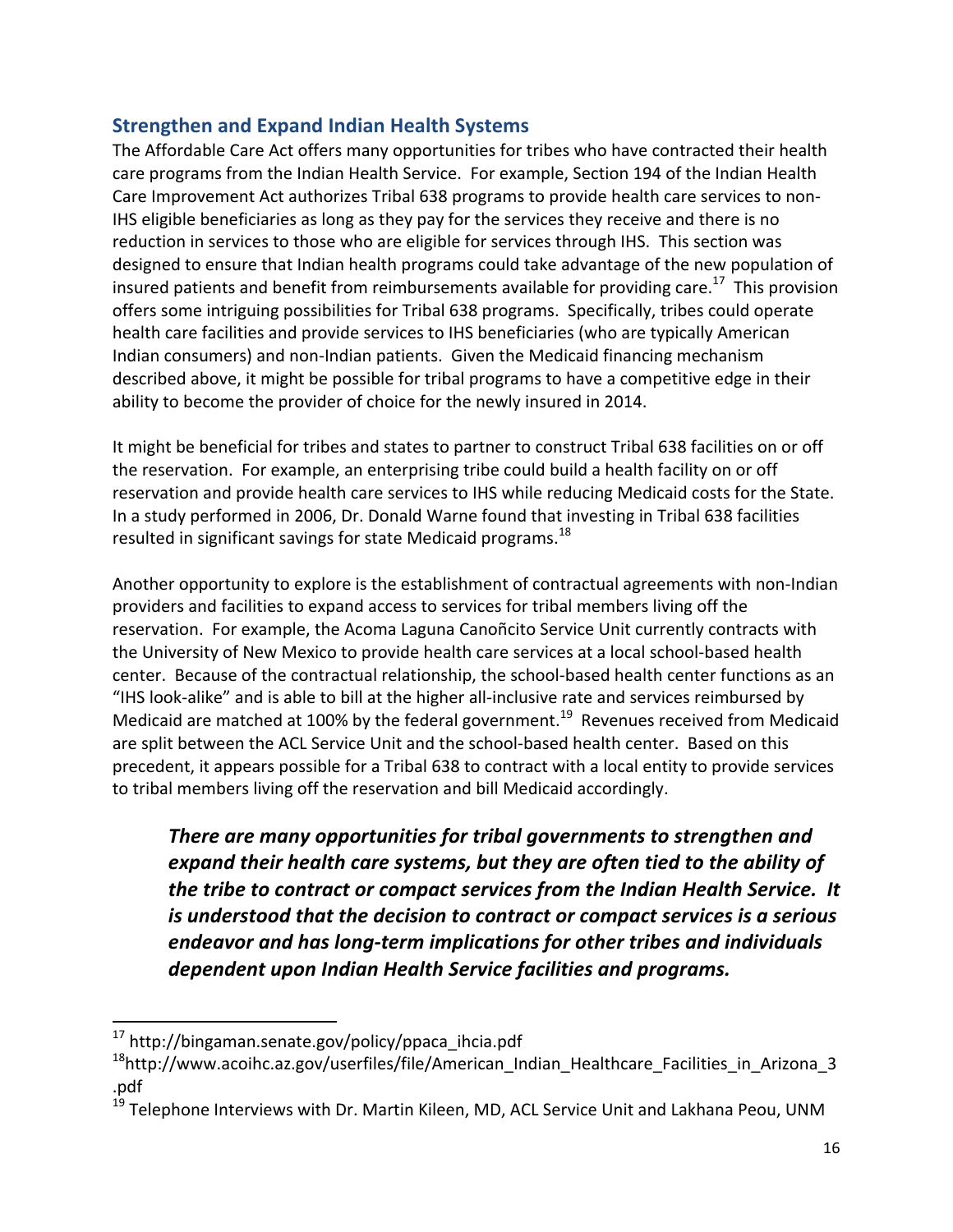*Strategic\*partnerships\*and\*collaborations\*between\*tribal\*governments,\* Native communities, and the State are most likely to lead to successful implementation of health care reform and ensure Native people benefit from\*the\*many\*opportunities\*presented\*by\*the\*Affordable\*Care\*Act.*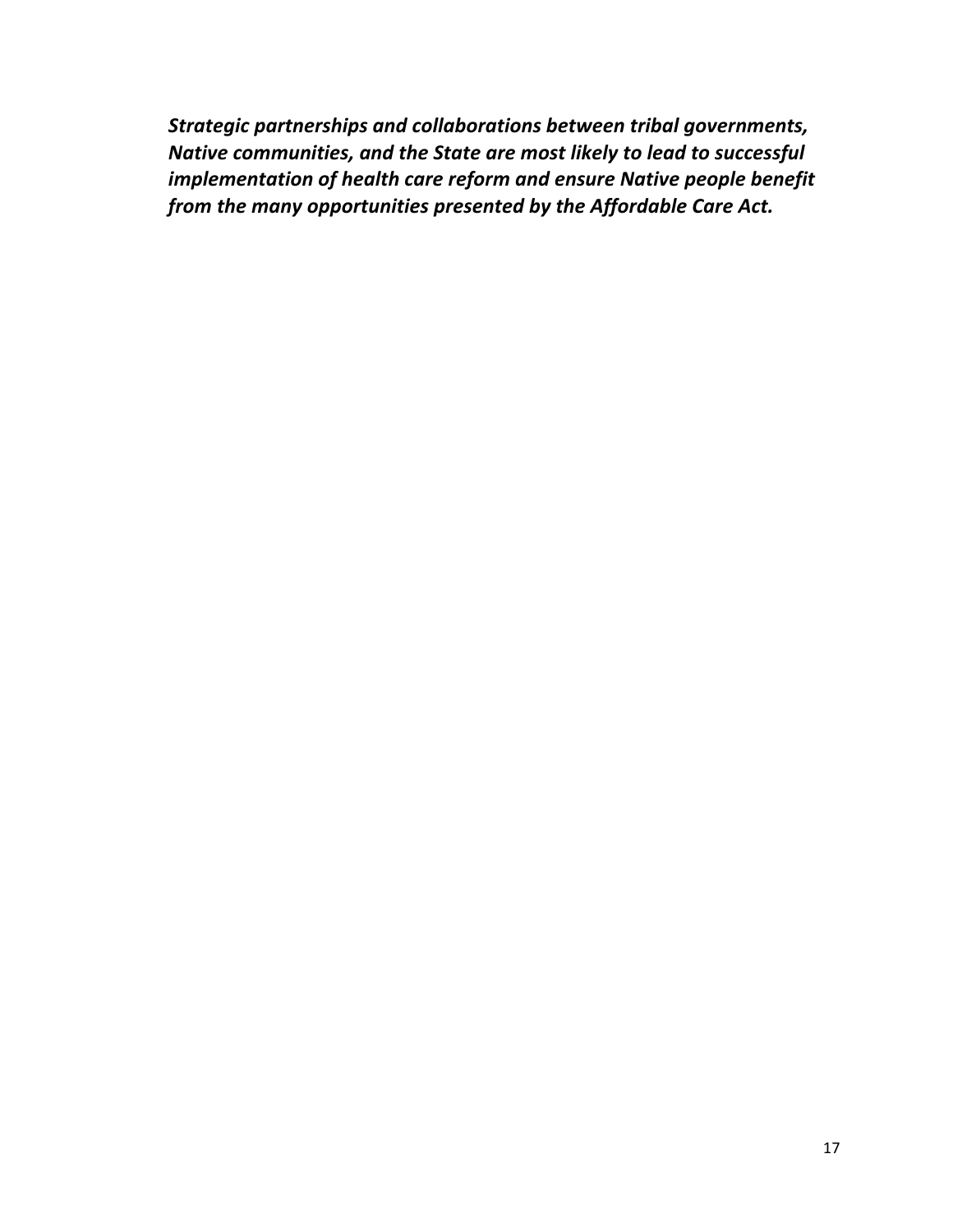#### **Terms**

Actuarial Value - The percentage of total average costs for covered benefits that a plan will cover. For example, if a plan has an actuarial value of 70%, on average, you would be responsible for 30% of the costs of all covered benefits.

**Children's Health Insurance Program (CHIP)** - provides free or low-cost health coverage for children up to age 19.

**I/T/U** – Indian Health Service/Tribal 638/Urban Indian Health Program

**Managed Care Organization (MCO)** - Managed care plans are health insurance plans that contract with health care providers and medical facilities to provide care for members at reduced costs. These providers make up the plan's network.

**Medicaid** – a Federal-State health insurance program for low-income and needy people. It covers children, the aged, blind, and/or disabled and other people who are eligible to receive federally assisted income maintenance payments.

**Medicare** - a health insurance program for people 65 or older, people under 65 with certain disabilities, and people with End-Stage Renal Disease (permanent kidney failure).

**Medicare Part A** - Hospital insurance that helps cover inpatient care in hospitals, skilled nursing facility, hospice, and home health care.

**Medicare Part B** – Covers medically necessary services like doctors' services, outpatient care, durable medical equipment, home health services, and other medical services.

**Medicare Part C** - A Medicare Advantage Plan offered by private companies approved by Medicare. The plan provides all of your Part A and Part B coverage and may offer extra coverage, such as vision, hearing, dental, and/or health and wellness programs. Most plans include prescription drug coverage (Part D).

**Medicare Part D** – Prescription drug coverage offered through Medicare

**Minimum Essential Coverage** – includes coverage under government sponsored programs, eligible employer-sponsored plans, plans in the individual market, certain grandfathered group health plans, and other coverage as recognized by regulation.

**Payer of Last Resort** - A payer of last resort is an entity that pays after any other primary programs have been billed. For examples, individuals must apply for Medicaid or other financial assistance programs before the Indian Health Service will pay for care through the contract health services program because the IHS is the payer of last resort.